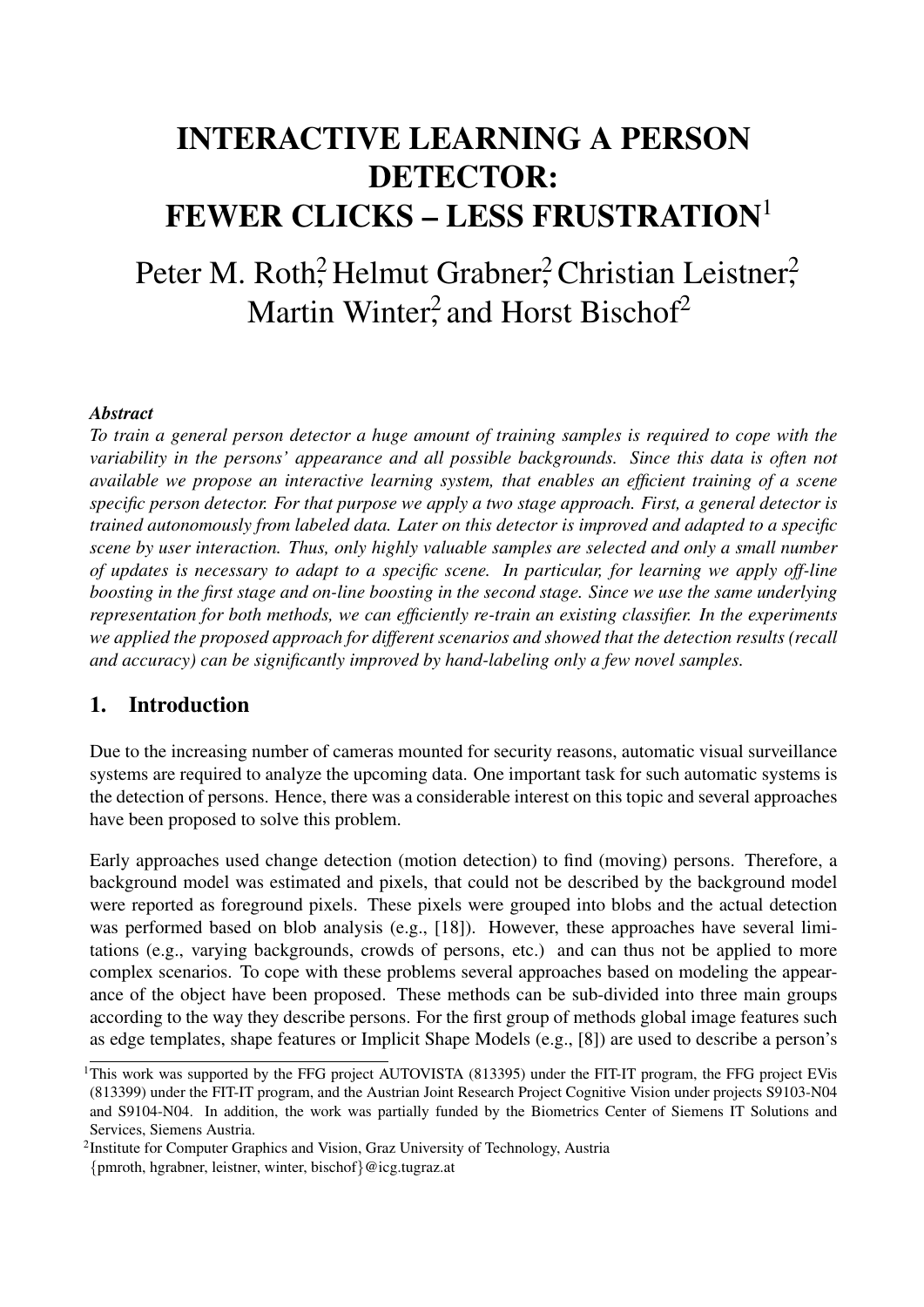shape. The second group is focused on local image features such as Haar-wavelets [23], Histogram of Gradients [1], and local covariance matrices [21] to learn the appearance. In contrast, methods of the third group try to represent humans by their (articulated) parts (e.g., [24]).

The aim of all of these methods is to train a general person model, which should be applicable to different scenarios and tasks. Several approaches based on machine learning algorithms have been proposed. For that purpose, a classifier is build using a learning algorithm (e.g., AdaBoost [2]), which is subsequently applied using a sliding window technique on all possible sub-windows of a given image. For all of these methods a large training set is required, that captures all variability of persons and backgrounds. But even if general classifiers are trained from a very large number of training samples they often fail in practice. Moreover, from empirical studies (e.g., [10]) it can be seen that acceptable recall rates are only obtained, if the number of allowed false positives is very high. Thus, the main limitation of such approaches is that a representative dataset is needed for training. But not all variability, especially for the negative class (i.e., possible backgrounds) can be captured during training resulting in a low recall and an insufficient precision. To overcome these problems specific classifiers can be applied, which are designed to solve a specific task (e.g., object detection for a specific setup). Furthermore, adaptive classifiers using an on-line learning algorithm can be applied (e.g., [11, 15, 25]). Thus, the system can adapt to changing environments (e.g., changing illumination conditions) and the variations need not to be handled by the overall model. In fact, in this way the complexity of the problem is reduced and a more efficient classifier can be trained.

Unfortunately, unsupervised on-line learning methods tend to incorporate wrong updates, which reduces the performance of the detector. The detector might start to drift and finally ends up in an unreliable state [7]. In order to avoid drifting and to ensure a representative dataset Grabner et. al. [6] proposed an interactive training method for learning a scene specific (car) detector. They start with an empty classifier having zero knowledge and adapt it to a specific scene by taking into account scenespecific samples, which are labeled by a human operator. Thus, only very informative labels (near the current decision boundary) are taken into account and the label noise is minimized. However, in order to get a well performing classifier a huge number of reliable updates (i.e., hand-labeled samples) is needed.

The main goal in this work is to significantly reduce the human labeling effort when training such a classifier. Therefore, we propose to train a general seed classifier by off-line boosting first, which is later improved and adapted to a specific scene using on-line boosting. In contrast to existing scene adaption methods, that start from a general model, we apply an on-line learning method, which allows a direct user interaction. However, we enforce that the off-line and on-line boosting stages share the same statistical representation. Hence, the classifier trained off-line can directly be re-trained on-line. This tremendously reduces the amount of necessary human interaction.

The outline of the remaining paper is as follows: First, in Section 2. we summarize off-line and online boosting for feature selection. Next, in Section 3. we introduce the interactive training framework and discuss the knowledge transfer between different classifiers. Experimental evaluations are given in Section 4. Finally, we give a conclusion and an outlook in Section 5.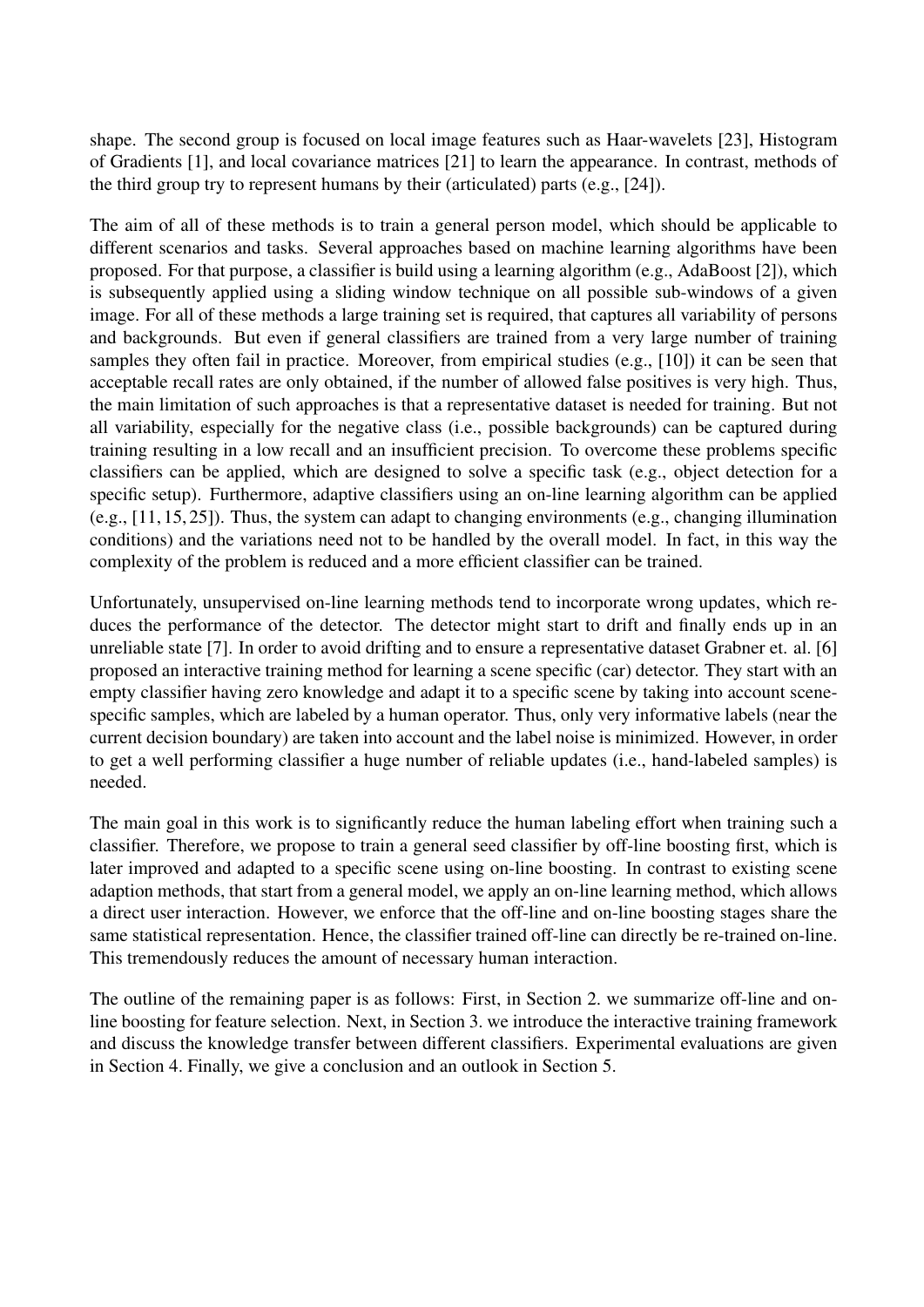## 2. Off-line and On-line Boosting for Feature Selection

#### 2.1. Off-line Boosting for Feature Selection

Boosting, in general, is a widely used technique in machine learning for improving the accuracy of any given learning algorithm (see [3] and [16] for good introduction and overview). In fact, boosting converts a set of weak learning algorithms into a strong one. In this work, we focus on the (discrete) AdaBoost algorithm, which has been introduced by Freund and Shapire [2]. The algorithm can be summarized as follows: given a training set  $\mathcal{X} = \{ \langle \mathbf{x}_1, y_1 \rangle, ..., \langle \mathbf{x}_L, y_L \rangle \mid \mathbf{x}_i \in \mathbf{R}^m, y_i \in \{-1, +1\} \}$ of L samples, where  $\mathbf{x}_i$  is a sample and  $y_i$  is its corresponding positive or negative label, and a weight distribution  $p(\mathbf{x})$ , that is initialized uniformly distributed:  $p(\mathbf{x}_i) = \frac{1}{L}$ . Then, a weak classifier h is trained using X and  $p(x)$ , which has to perform only slightly better than random guessing (i.e., the error rate of a classifier for a binary decision task must be less than 50%). Depending on the error e of the weak classifier, a weight  $\alpha$  is calculated and the samples' probability  $p(x)$  is updated. For misclassified samples the corresponding weight is increased while for correctly classified samples the weight is decreased. Thus, the algorithm focuses on the hard examples. The whole process is iteratively repeated and a new weak classifier is added at each boosting iteration until a certain stopping criterion is met. Finally, a strong classifier  $H_{off}(\mathbf{x})$  is estimated by a linear combination of all N trained weak classifiers:

$$
H_{off}(\mathbf{x}) = \text{sign}\left(\sum_{n=1}^{N} \alpha_n h_n(\mathbf{x})\right).
$$
 (1)

Furthermore, boosting can be applied for feature selection [19]. The basic idea is that each feature corresponds to a weak classifier and that boosting selects an informative subset from these features. Thus, given a set of k possible features  $\mathcal{F} = \{f_1, ..., f_k\}$  in each iteration n a weak hypothesis is built from the weighted training samples. The best one forms the weak hypothesis  $h_n$ , that corresponds to the selected feature  $f_n$ . The weights of the training samples are updated with respect to the error of the chosen hypothesis. In fact, various different feature types may be applied, but similar to the seminal work of Viola and Jones [22] in this work we use Haar-like features, which can be calculated efficiently using integral data-structures.

#### 2.2. On-line Boosting for Feature Selection

Contrary to off-line methods, during on-line learning each training sample is provided only once to the learner. Thus, all steps have to be on-line and the weak classifiers have to be updated whenever a new training sample is available. On-line updating the weak classifiers is not a problem since various on-line learning methods exist, that may be used for generating hypotheses. The same applies for the voting weights  $\alpha_n$ , which can easily be computed if the errors of the weak classifiers are known. The crucial step is the computation of the weight distribution since the difficulty of a sample is not known a priori. To overcome this problem Oza et al. [12, 13] proposed to compute the importance  $\lambda$  of a sample by propagating it through the set of weak classifiers. In fact,  $\lambda$  is increased proportional to the error  $e$  of the weak classifier if the sample is misclassified and decreased otherwise.

Since the approach of Oza can not directly be used for feature selection Grabner and Bischof [4] introduced *selectors* and performed on-line boosting on these selectors and not directly on the weak classifiers. A selector  $h_n^{sel}(\mathbf{x})$  can be considered a set of M weak classifiers  $\{h_1(\mathbf{x}), \ldots, h_M(\mathbf{x})\}$ , that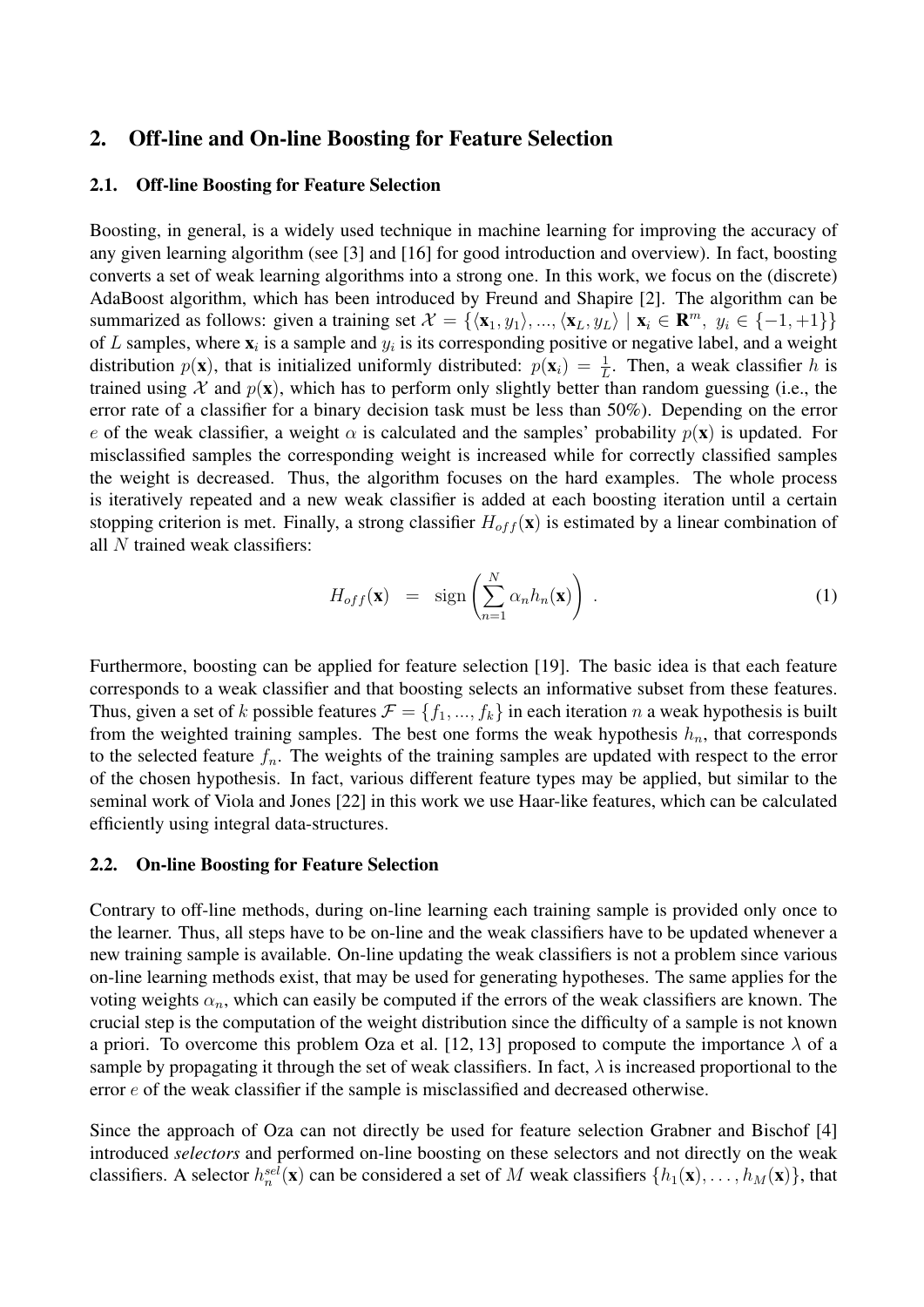are related to a subset of features  $\mathcal{F}_n = \{f_1, \ldots, f_M\} \in \mathcal{F}$ , where  $\mathcal{F}$  is the full feature pool. At each time the selector  $h_n^{sel}(\mathbf{x})$  selects the best weak hypothesis

$$
h^{sel}(\mathbf{x}) = \arg\min_{m} e\left(h_m^{weak}(\mathbf{x})\right)
$$
 (2)

according to the estimated training error

$$
\hat{e} = \frac{\lambda_{wrong}}{\lambda_{wrong} + \lambda_{corr}},\tag{3}
$$

where  $\lambda_{corr}$  and  $\lambda_{wrong}$  are the importance weights of the samples seen so far, that were classified correctly and incorrectly, respectively. The work-flow of the on-line boosting for feature selection can be described as follows: A fixed number of N selectors  $h_1^{sel}, ..., h_N^{sel}$  is initialized with random features. The selectors are updated whenever as a new training sample  $\langle \mathbf{x}, y \rangle$  is available and the weak classifier with the smallest estimated error is selected. Finally, the weight  $\alpha_n$  of the *n*-th selector  $h_n^{sel}$  is updated and the importance  $\lambda_n$  is passed to the next selector  $h_{n+1}^{sel}$  and a strong classifier is computed by a linear combination of  $N$  selectors:

$$
H_{on}(\mathbf{x}) = \text{sign}\left(\sum_{n=1}^{N} \alpha_n h_n^{sel}(\mathbf{x})\right).
$$
 (4)

Contrary to the off-line version, an on-line classifier is available at any time of the training process.

## 3. Learning Framework

When learning a classifier the samples are usually drawn randomly from a fixed set (*i.i.d.*). The set represents the underlying distributions of positive and negative samples. Hence, a great number of samples is needed. Such a sampling strategy, which is often referred to as *passive learning* [9], would result in a slow convergency.

#### 3.1. InterActive Learning

To overcome these problems, an adaptive learning algorithm, taking advantage of the ideas of *active learning* (e.g., [9,20,26]), can be applied. In general, an active learner can be considered as a quintuple  $(C, Q, S, L, U)$  [9], where C is a classifier, Q is a query function, S is a supervisor (teacher), and L and U are a set of labeled and unlabeled data, respectively. First, an initial classifier  $C_0$  is trained from the labeled set L. Given a classifier  $C_{t-1}$ , the query function Q selects the most informative unlabeled samples from U and the supervisor  $S$  is requested to label them. Using the thus labeled samples the current classifier is re-trained obtaining a new classifier  $C_t$ . This procedure is summarized in Algorithm 1.

When considering an adaptive system we can start from a small set of labeled data L. But usually the unlabeled data U is not available in advance. In our case, when learning a person detector, we can define all patches in the processed input images as unlabeled data U. Thus, the first crucial point is to define a suitable query function  $Q$ , which selects the most valuable samples. It has been shown [14] that it is more effective to sample the current estimate of the decision boundary than the unknown true boundary. Therefore, the most valuable samples are exactly those, that were misclassified by the current classifier. Hence, the algorithm is focused on the hard samples and the number of required training samples can be considerably reduced. Considering the person detection task the misclassified samples are the detected false positives and the missed true positives.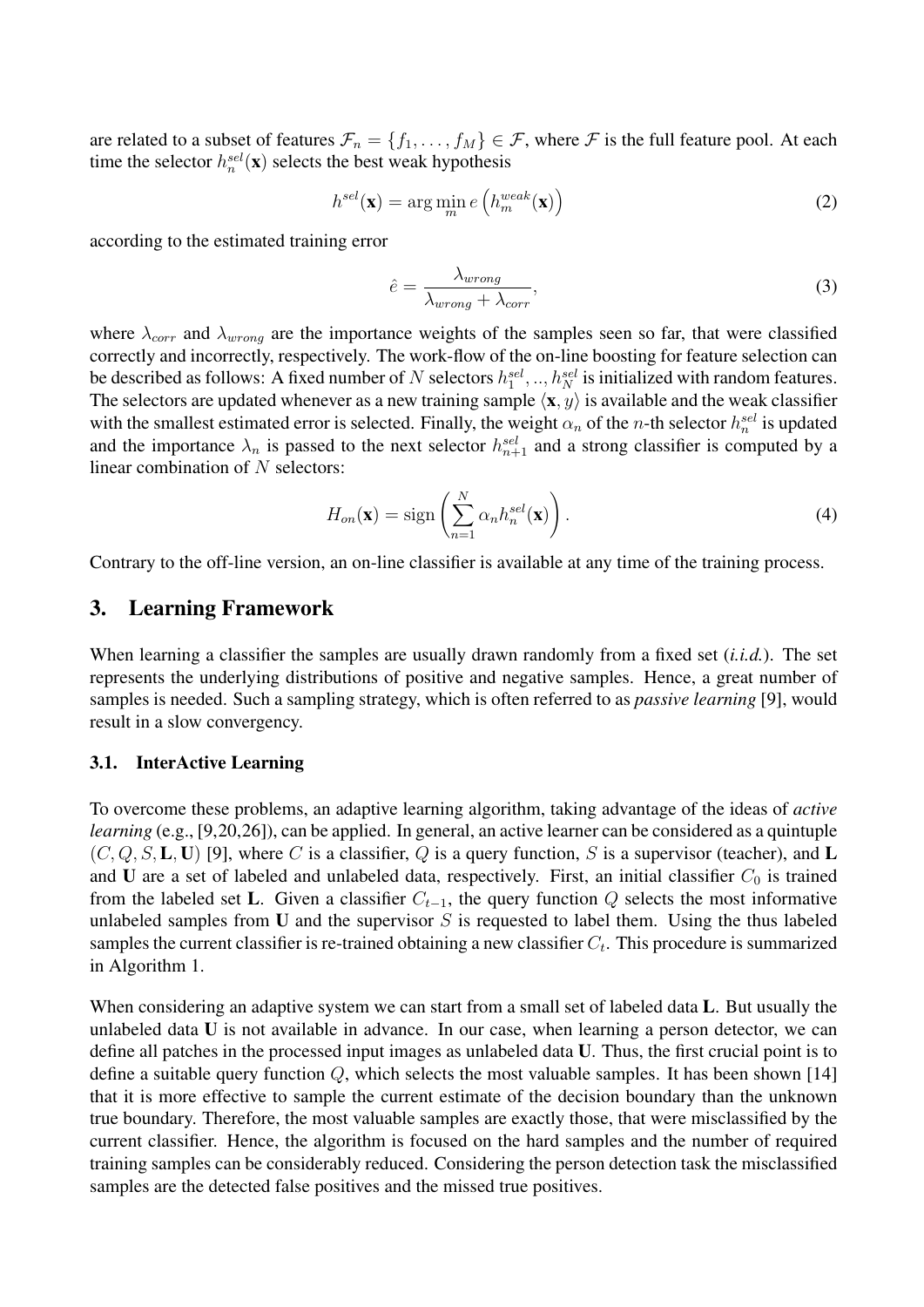### Algorithm 1 Active Learning

**Input:** unlabeled samples **U**, classifier  $C_{t-1}$ **Output:** classifier  $C_t$ 

- 1: while teacher S can label samples  $u_i$  do
- 2: Apply  $C_{t-1}$  to all samples  $u_i$
- 3: Let Q find the m most informative samples  $u_q$
- 4: Let teacher S assign labels  $y_q$  to samples  $u_q$
- 5: Re-train classifier:  $C_t$
- 6: end while

The key idea of this paper is that a human operator, who is supported by the system, undertakes the task of the query function  $Q$  and the teacher  $S$ . Thus, it can be assumed that only valuable samples are selected and that (almost) all labels are correct. This assures a fast convergency, i.e., only a small number of updates is necessary. Consequently this reduces the human effort. In practice, the current classifier  $C_{t-1}$  is applied on the current image and the detection results are displayed by the system. Based on this output the human operator labels the informative samples. In fact, these are the reported false positives and the missed true positives. This fully supervised and interactive process is iterated until the desired performance (i.e., recall and accuracy) is reached. The interactive training process is summarized more formally in Algorithm 2.

### Algorithm 2 InterActive Learning

- 1: Initialize classifier  $C_0$
- 2: while non-stop-criteria do
- 3: Evaluate current classifier  $C_{t-1}$  and display results
- 4: Manually label "good" samples  $u_q$  (positive and negative)
- 5: Re-train classifier:  $C_t$
- 6: end while

## 3.2. Including Prior Knowledge

To reduce the human effort, i.e., the number of manually labeled samples, we investigate how we can benefit from the incorporation of prior knowledge when learning an initial classifier. Assuming that the prior knowledge is given as an off-line classifier, the goal is to transfer this knowledge to an on-line classifier, which can then be improved. This is depicted in Figure 3.2.

## Classifier Transfer

The simplest way to make use of prior knowledge is to transfer pre-learned knowledge (prior) via labels. Precisely, the on-line classifier is updated with samples x of the novel scene, where the labels are provided by the off-line classifier:  $\langle x, H_{off} (x) \rangle$ . More sophisticated ways of knowledge transfer may be applied. For instance similar to [17] we can transfer the information from an off-line classifier  $H_{off}$  to an on-line classifier  $H_{on}$  by applying  $H_{off}$  as first weak classifier. In fact, the succeeding weak classifiers in the on-line ensemble compensate the errors of the prior off-line classifier.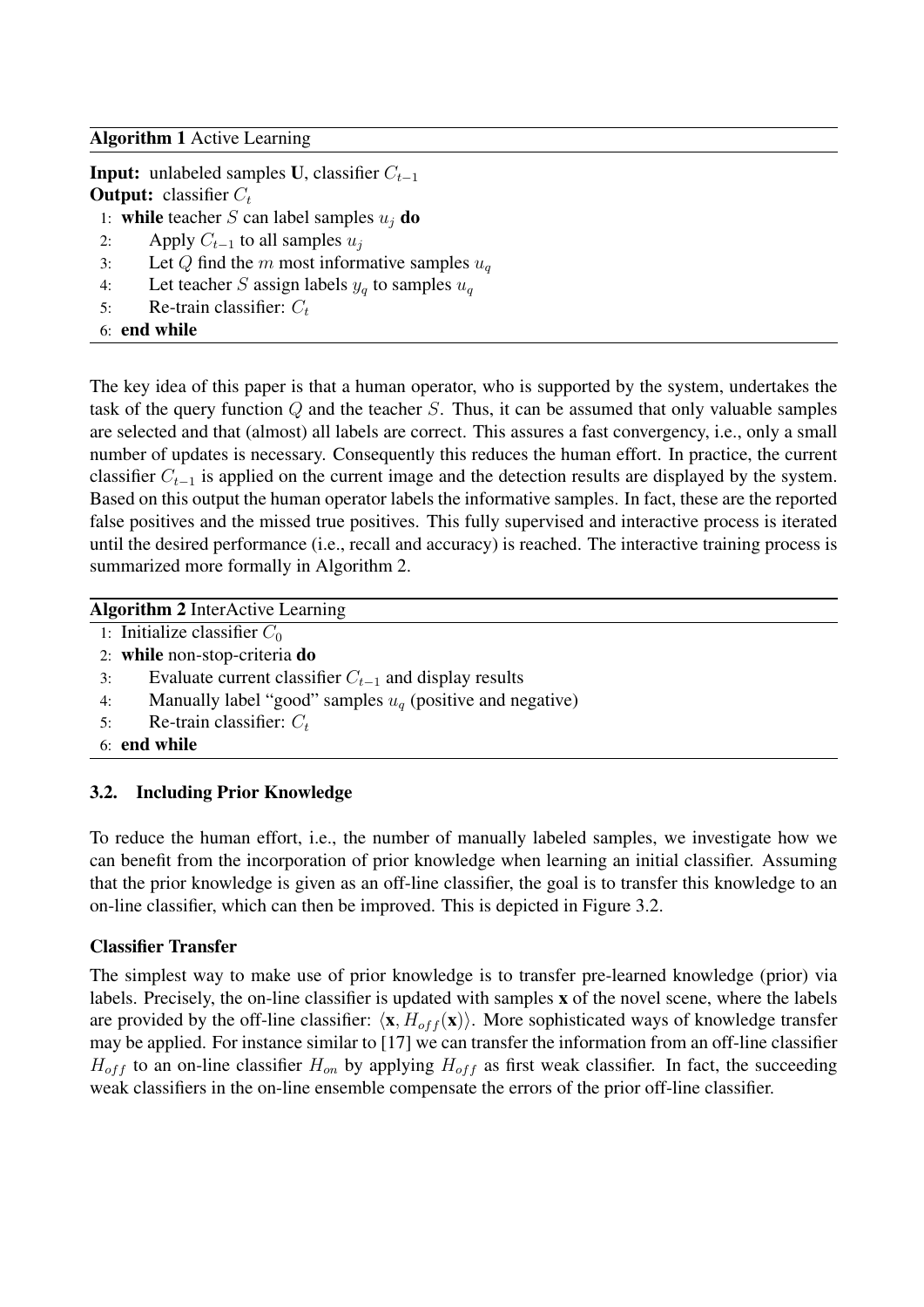

Figure 1. Knowledge transfer: (a) a new on-line classifier is build using the information, that is already captured by an off-line classifier; (b) proposed approach – an off-line trained classifier is directly re-trained.

As a drawback, if the off-line classifier has a high error (i.e., the two distributions are very "different") the complexity of the on-line classifier has to be large . This, however, yields to the common problem that many training samples have to be provided again.

### Direct Re-training

To avoid the drawbacks of the previously discussed methods for knowledge transfer and to further reduce the human effort for re-training, in this work, we propose to directly update the off-line trained classifier in an on-line manner. For that purpose, we have to ensure that all statistics, that are necessary for on-line updating, are stored during the off-line training phase. This can be done straightforwardly for all components:

- **Weak classifier:** In order to build a weak hypothesis  $h_n : \mathcal{X} \to \{-1, +1\}$  corresponding to an image feature  $f_n$  we apply a learning algorithm. Precisely, we estimate the distributions  $P(y = 1|f_n(\mathbf{x}))$  and  $P(y = -1|f_n(\mathbf{x}))$  for positive and negative samples, respectively, and apply a Bayesian decision rule to estimate  $h_n$ . Assuming that positive and negative feature values follow Gaussian distributions, we can calculate the mean and the variance from all off-line samples. These parameters can then easily be adjusted during the on-line learning stage [5].
- Errors: The error of the weak classifier is used to select the best weak classifier within a selector to calculate the voting weight  $\alpha$  and to update the importance  $\lambda$ . In the off-line case the error depends on the weights  $p_i$  of the training samples, that were classified correctly and incorrectly. These values have to be saved as  $\lambda_{corr}$  and  $\lambda_{wrong}$ , which can then be updated by the importance  $\lambda$  in the on-line case. Thus, by using Eq. (3) the estimated error can be re-calculated.

These modifications of the off-line learning process allow us to on-line re-train an off-line trained classifier later on. Thus, we can retain the information captured during the off-line training and we can still adapt an existing classifier to a new specific scene.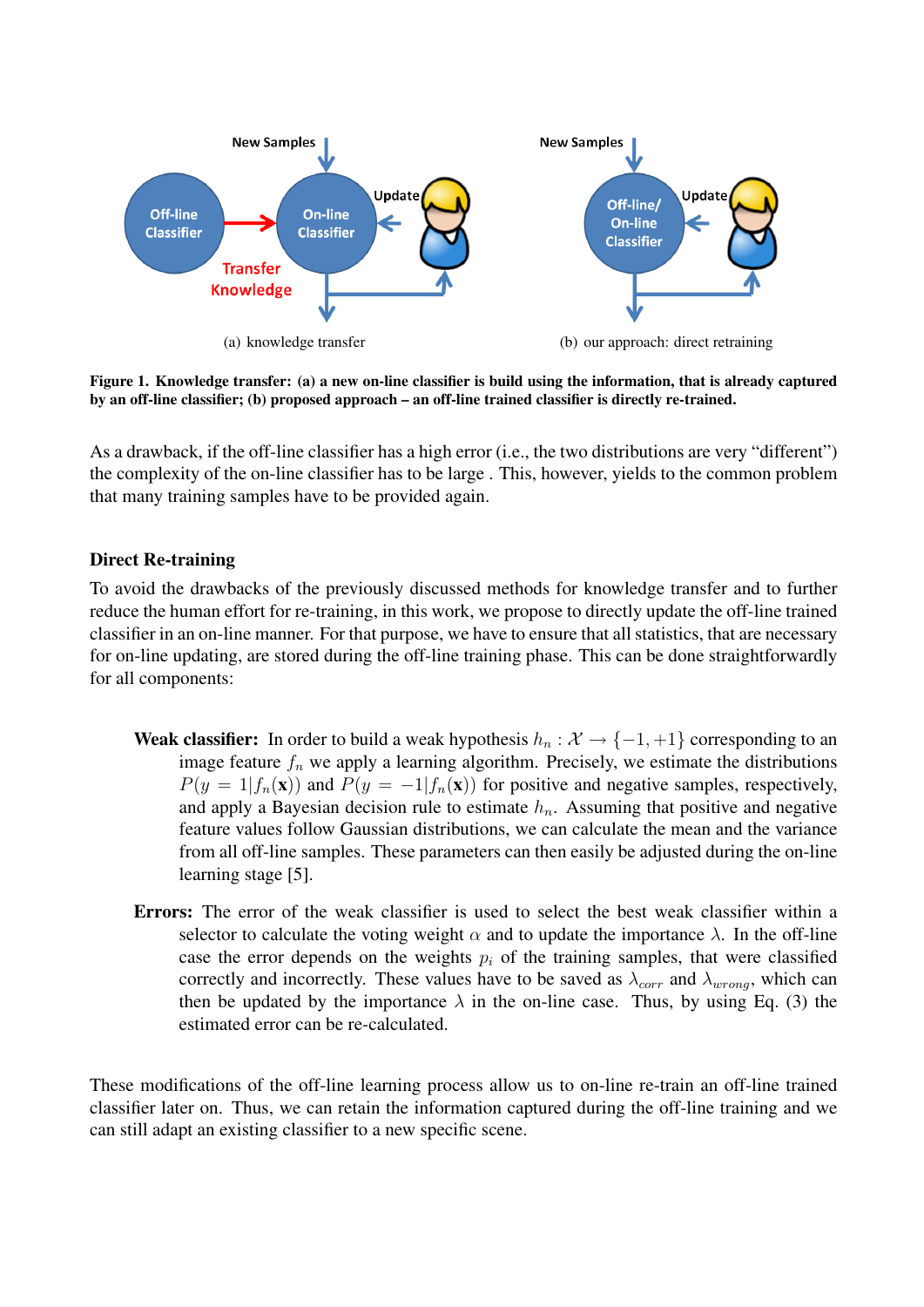# 4. Experimental Evaluation

The purpose of the experiments is twofold. First, we want to show that using the proposed interactive learning strategy efficiently a person detector can be trained and, second, that by including prior knowledge, i.e., by using a pre-trained classifier, the learning process can be speeded up. In fact, we show that an existing general classifier can be adapted to a specific scene. To illustrate this we first trained a general off-line classifier using publicly available hand-labeled samples and then retrained this classifier for specific scenes later on. For evaluation purposes we compared the detection results using the overlap-criterion with the defined ground-truths (required overlap 50%), where we used *precision*, *recall*, and *F-measure* (see e.g., [7]) as evaluation criteria. To allow a fair comparison we used the same complexity for all classifiers (including the one trained off-line). In particular, we applied 50 selectors, each holding a set of 250 weak classifiers corresponding to a feature.

# 4.1. Benchmark Data

The *CoffeeCam* dataset shows a corridor in a public building near to a coffee dispenser. Hence, we could capture various representative real-world scenarios: walking people, people standing around while waiting for their coffee, or people building small crowds while drinking coffee. For evaluation purposes we generated a training sequence containing 1200 frames and a challenging independent test set (containing groups of persons, persons partially occluding each other, and persons walking in different directions) and a corresponding ground-truth. In total the test sequence consists of 300 frames and contains 224 persons.

The *Caviar*<sup>2</sup> dataset contains sequences showing a corridor in a shopping mall from two different views. For our experiments we have selected and adapted one typical (more complex) sequence showing the frontal view (*ShopAssistant2cor*). The frame-rate of the original sequence was reduced and the images were converted to gray-scale. In total the test sequence consists of 144 frames and contains 364 persons. The provided ground-truth, which also contains partial persons (hands, head, etc.), was adapted such that only detectable persons are included. For training an independent sequence of 1200 frames, compiled from different sequences, was used.

The *PETS 2006*<sup>3</sup> dataset shows the concourse of a train station from four different views. For our experiments we have selected sequences from two of the four views (frontal view/Camera 3 and side view/Camera 4), which are different in view angle, size, and geometry. For evaluation Dataset S7 (Take 6-B), Camera 3 (*PETS3*) and Dataset S5 (Take 1-G), Camera 4 (*PETS4*) were adapted, i.e., the frame-rate was reduced and a ground-truth was estimated. Thus, the test sequence *PETS3* consists of 214 frames and contains 158 persons, whereas the test sequence *PETS4* consists of 308 frames and contains 1714 persons in total. In addition, independent test sequences were created, containing approximative 1000 frames, respectively.

# 4.2. Off-line Classifier

We trained an off-line classifier using boosting [22] with the data provided by Dalal and Triggs [1]<sup>4</sup>. In fact, we used 1000 positive samples. In addition, the negative samples were bootstrapped from a set of many random images, that do not contain persons. This classifier was then applied to different

<sup>2</sup>http://homepages.inf.ed.ac.uk/rbf/CAVIARDATA1, (February 13, 2008)

<sup>3</sup>http://www.pets2006.net, (February 13, 2008)

<sup>4</sup>http://pascal.inrialpes.fr/soft/olt/, (February 13, 2008)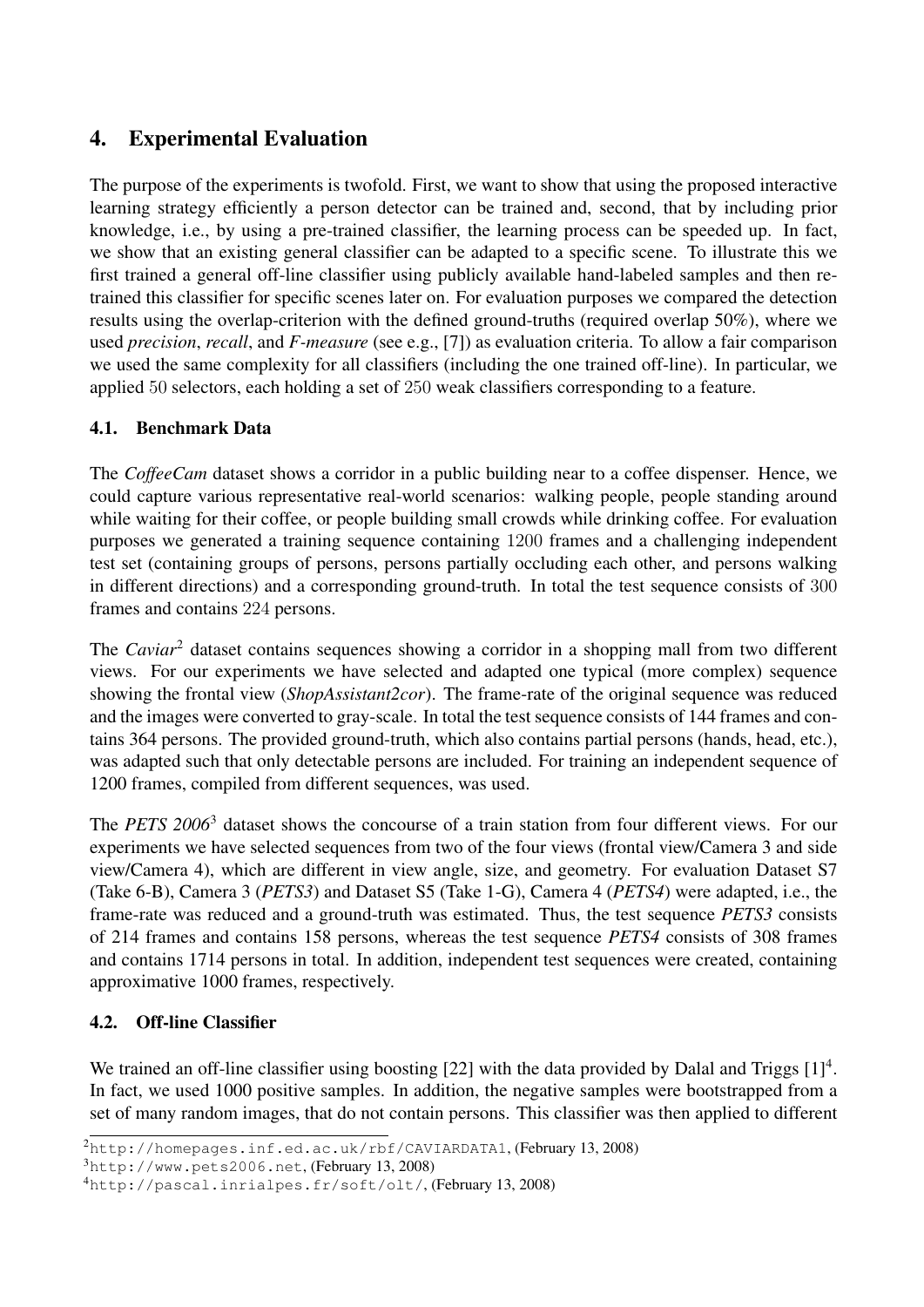test sequences. The results are summarized in Table 1. Since the trained classifier includes no scene specific information it has to cope with a "general" learning task and hence the precision is quite low even for simple sequences such as *CoffeeCam*. Thus, such a classifier can not be applied for practical applications. Moreover, it can be seen that the classifier fails completely for the *PETS3* dataset. This is not surprising since the classifier was trained from frontal and back views only whereas the test sequence contains mainly side views of persons.

|           | recall | precision | F-measure |
|-----------|--------|-----------|-----------|
| CoffeeCam | 0.78   | 0.90      | 0.84      |
| Caviar    | 0.62   | 0.25      | 0.36      |
| PETS3     | 0.27   | 0.06      | 0.10      |
| PETS4     | 0.57   | 0.18      | 0.27      |

Table 1. Performance of off-line classifier.

## 4.3. On-line Classifier without prior Knowledge

For this experiment we trained a scene-specific on-line classifier from scratch using the interactive method described in Section 3.1. We randomly initialized an on-line classifier and manually performed updates using the graphical user interface. The results are summarized in Table 2. It can be seen that by scene-specific on-line learning the performance was dramatically increased. But since no prior information is used a huge amount of human interaction (labeling effort) is necessary to train a proper classifier. Especially, for complex scenarios such as *PETS4*. Nevertheless, compared to the off-line case the number of required labeled samples, which corresponds to the number of positive and negative updates (no. updates), is quite small!

|                | recall | precision | F-measure | no. updates |
|----------------|--------|-----------|-----------|-------------|
| $Cof \neq Cam$ | 0.93   | 0.80      | 0.86      | 139         |
| Caviar         | 0.75   | 0.65      | 0.70      | 366         |
| PETS3          | 0.82   | 0.82      | 0.82      | 139         |
| PETS4          | 0.75   | 0.79      | በ 77      | 774         |

Table 2. Performance of interactive on-line classifier – without using prior knowledge.

### 4.4. Re-trained On-line Classifier with Prior Knowledge

To further reduce the hand labeling effort we took into account the knowledge already available by the off-line classifier. For that purpose we directly re-trained this classifier as proposed in Section 3.2.

The results are illustrated in Table 3. As can be seen the already acquired information can directly be used and the manual effort is dramatically reduced. In fact, compared to the classifier trained from scratch the number of required updates was reduced to approximative a third, whereas the performance is comparable or even better. The only exception is *PETS3*. Since this scene has a slightly different viewpoint, especially a lot of new positive samples are needed, that can not be provided by the pre-trained classifier. Thus, for both cases, with or without using prior knowledge, the same human effort is necessary.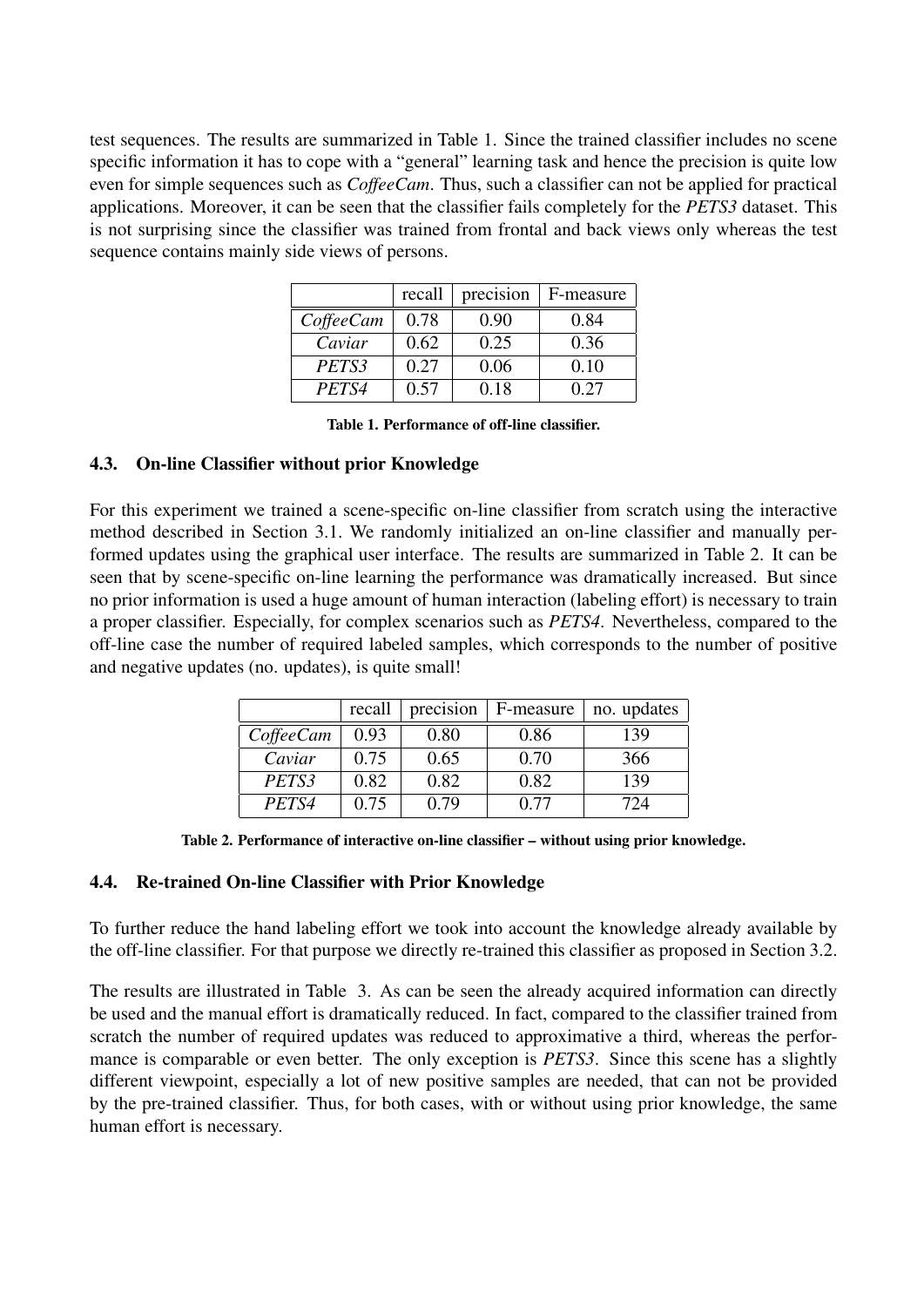|                  | recall | precision | F-measure | no. updates |
|------------------|--------|-----------|-----------|-------------|
| <i>CoffeeCam</i> | 0.91   | 0.76      | 0.83      | 14          |
| Caviar           | 0.79   | 0.65      | 0.72      | 93          |
| PETS3            | 0.92   | 0.88      | 0.90      | 142         |
| PETS4            | 0.81   | 0.88      | 0.85      | 221         |

Table 3. Performance of interactive on-line classifier – using prior knowledge.

Finally, we show some qualitative results of the proposed method. Figure 2(a) shows original detections, that were obtained by the off-line classifier whereas Figure 2(b) shows the final results, that were obtained by improving the classifier using the interactive training module. It clearly can be seen that the results obtained from re-trained classifier are much better!



(b)

Figure 2. Person detection results: (a) off-line and (b) on-line improved by the proposed method for Caviar, PETS3, and PETS4, respectively.

An outcome of our experiments is that although classifiers can be trained from scratch for a specific scene using on-line boosting, the amount of human hand labeling effort can significantly be reduced by incorporating prior knowledge. In fact, a better (off-line) seed classifier reduces the amount of required interaction.

# 5. Conclusion and Outlook

In this paper we proposed an interactive method for learning a scene specific person detector. The main idea is that the current detector provides labels for patches extracted from the specific scene. These patches are verified by a human operator and can be used for an on-line update of the current classifier. In fact, the learning process can be started from scratch. To reduce the training time, i.e., the number of necessary updates, a general seed classifier is trained off-line first, that is then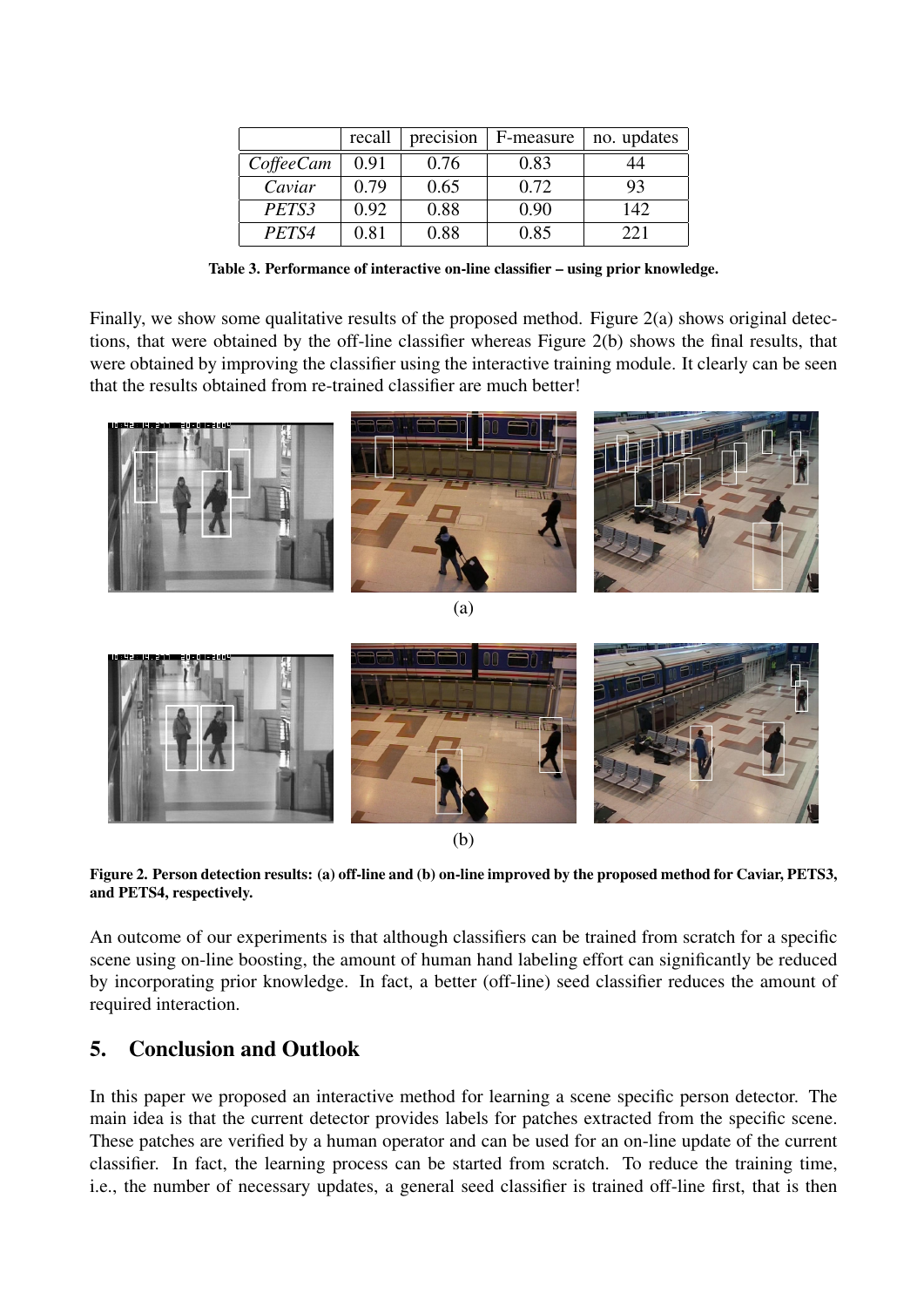improved via on-line learning. In particular, we used off-line and on-line boosting for that purpose. Both learning algorithms are based on the same representation. Thus, an off-line trained classifier can directly be re-trained in an on-line manner. In the experiments we could show that the performance of a pre-trained off-line classifier can be significantly improved. This was demonstrated for two publicly available benchmark datasets, i.e., *Caviar* and *PETS 2006*. Moreover, we could show that due to the pre-trained off-line prior the human effort can be reduced to a minimum. Future work will include the extension of the proposed framework for semi-autonomous annotation of new data, where the off-line prior provides suggestions for possible labels, which in fact, might also be used for updating the existing classifier.

## **References**

- [1] N. Dalal and B. Triggs. Histograms of oriented gradients for human detection. In *Proc. IEEE Conf. on Computer Vision and Pattern Recognition*, volume I, pages 886–893, 2005.
- [2] Y. Freund and R. Schapire. A decision-theoretic generalization of on-line learning and an application to boosting. *Journal of Computer and System Sciences*, 55(1):119–139, 1997.
- [3] Y. Freund and R. Schapire. A short introduction to boosting. *Journal of Japanese Society for Artificial Intelligence*, 14(5):771–780, 1999.
- [4] H. Grabner and H. Bischof. On-line boosting and vision. In *Proc. IEEE Conf. on Computer Vision and Pattern Recognition*, volume I, pages 260–267, 2006.
- [5] H. Grabner, C. Leistner, and H. Bischof. Time dependent on-line boosting for robust backgroundmodeling. In *Proc. International Conference on Computer Vision Theory and Applications*, 2007.
- [6] H. Grabner, T. Nguyen, B. Gruber, and H. Bischof. On-line boosting-based car detection from arial images. *ISPRS Journal of Photogrammetry & Remote Sencing*, 2007.
- [7] H. Grabner, P. Roth, and H. Bischof. Is pedestrian detection realy a hard task? In *Proc. IEEE International Workshop on Performance Evaluation of Tracking and Surveillance*, 2007.
- [8] B. Leibe, A. Leonardis, and B. Schiele. Robust object detection with interleaved categorization and segmentation. *International Journal of Computer Vision*, 2007 (in press).
- [9] M. Li and I. K. Sethi. Confidence-based active learning. *IEEE Trans. on Pattern Analysis and Machine Intelligence*, 28(8):1251–1261, 2006.
- [10] S. Munder and D. M. Gavrila. An experimental study on pedestrian classification. *IEEE Trans. on Pattern Analysis and Machine Intelligence*, 28(11):1–6, 2006.
- [11] V. Nair and J. J. Clark. An unsupervised, online learning framework for moving object detection. In *Proc. IEEE Conf. on Computer Vision and Pattern Recognition*, volume II, pages 317–324, 2004.
- [12] N. C. Oza and S. Russell. Experimental comparisons of online and batch versions of bagging and boosting. In *Proc. ACM SIGKDD Intern. Conf. on Knowledge Discovery and Data Mining*, 2001.